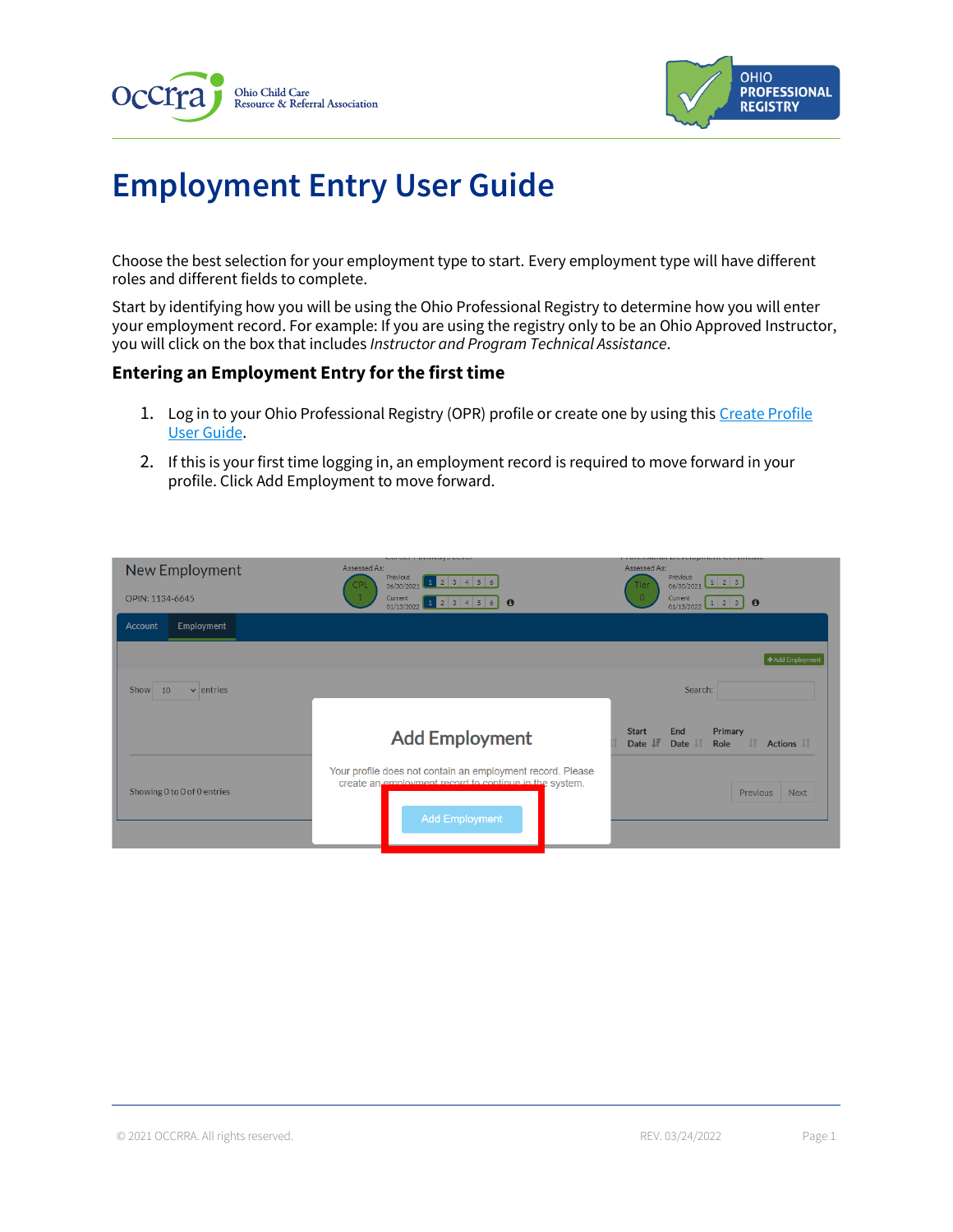

# **Entering an Employment Entry to your existing OPR profile**

- 1. To add an employment record to your existing OPR profile:
	- a. Click the Employment tab
	- b. Click the green +Add Employment button

| Account    | <b>Applications</b> | Credentials | Education | Employment | Instructor | <b>Professional Development</b> | Reports | <b>Upcoming Trainings</b> |                    |
|------------|---------------------|-------------|-----------|------------|------------|---------------------------------|---------|---------------------------|--------------------|
| Show<br>10 | $\vee$ entries      |             |           |            |            |                                 |         | Search:                   | $+$ Add Employment |

2. In the Add Employment section, select the tile that best describes your employment or employer.

| Click on the box that best describes your employment or employer.<br>. Ohio Department of Job and Family Services (ODJFS) licensed center. Type A Home, or                                                                                                                      | • Child and Youth Services (Ohio Children's Alliance)                                                                                                                             |
|---------------------------------------------------------------------------------------------------------------------------------------------------------------------------------------------------------------------------------------------------------------------------------|-----------------------------------------------------------------------------------------------------------------------------------------------------------------------------------|
| <b>Type B Home.</b><br>• Ohio Department of Education (ODE) licensed program<br>• Youth Development<br>• Closed child care program<br>• Out of state early childhood employment<br>• After school program                                                                       | • Foster Care Agency<br>• Home Visitor and Home Visitor Supervisor Credential<br>• OhioRISE - Care Management Entities (CMEs)<br>• Qualified Residential Treatment Program (QRTP) |
| • Child Care Resource & Referral Agencies<br>• Early Childhood Mental Health Consultant<br>• Early Intervention Service Coordinator and Supervisor Credential<br>• OhioRISE - Not Care Management Entities (CMEs)<br>• State Agency Staff (ODE, ODODD, ODH, ODJFS, ODHMAS, ODM) | • Current Student<br>• Higher Education<br>• Instructor and Program Technical Assistance<br>• Other<br>• Not Currently Employed                                                   |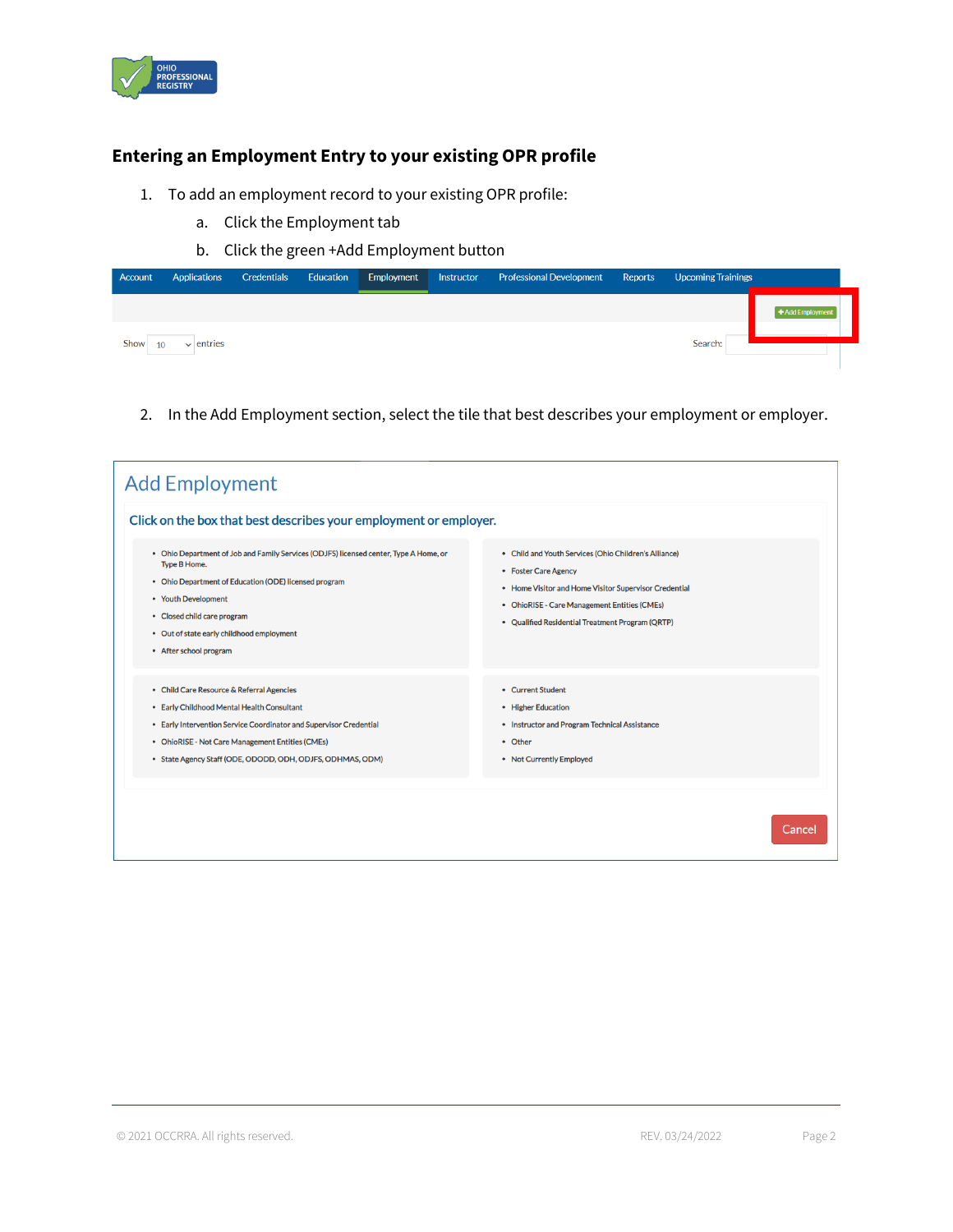

Please keep in mind: The next screens displayed depend on the employment box you select. If you selected the wrong employment type, you can:

- Click Back to return to the previous page
- Click Cancel to leave the employment entry screens and discard all changes

| Which provider are you with?                                                                                                                                                                                                                                                                                                                                                                                         | <b>Back</b>                                                                                                                                                                                                                                                                                                                                                                                  |
|----------------------------------------------------------------------------------------------------------------------------------------------------------------------------------------------------------------------------------------------------------------------------------------------------------------------------------------------------------------------------------------------------------------------|----------------------------------------------------------------------------------------------------------------------------------------------------------------------------------------------------------------------------------------------------------------------------------------------------------------------------------------------------------------------------------------------|
| Ohio Department of Job and Family Services or Ohio Department of<br><b>Education licensed program</b><br><b>Examples:</b><br>• Ohio Department of Job and Family Services (ODJFS) licensed center<br>• Ohio Department of Job and Family Services (ODJFS) licensed type A home<br>• Ohio Department of Job and Family Services (ODJFS) licensed type B home<br>• Ohio Department of Education (ODE) licensed program | Closed Child Care Program, After School Program or Out of State Early<br><b>Childhood Employment</b><br><b>Examples:</b><br>• Employment at a now closed child care program<br>• Employment at an out of state child care program<br>• Employment in early childhood education outside of the state of Ohio<br>. Employment at an after school program that is not regulated by ODJFS or ODE |
| <b>Youth Development</b><br>This employment section is for professionals that currently work at or previously worked at an<br>after-school program not licensed by ODJFS or ODE.                                                                                                                                                                                                                                     |                                                                                                                                                                                                                                                                                                                                                                                              |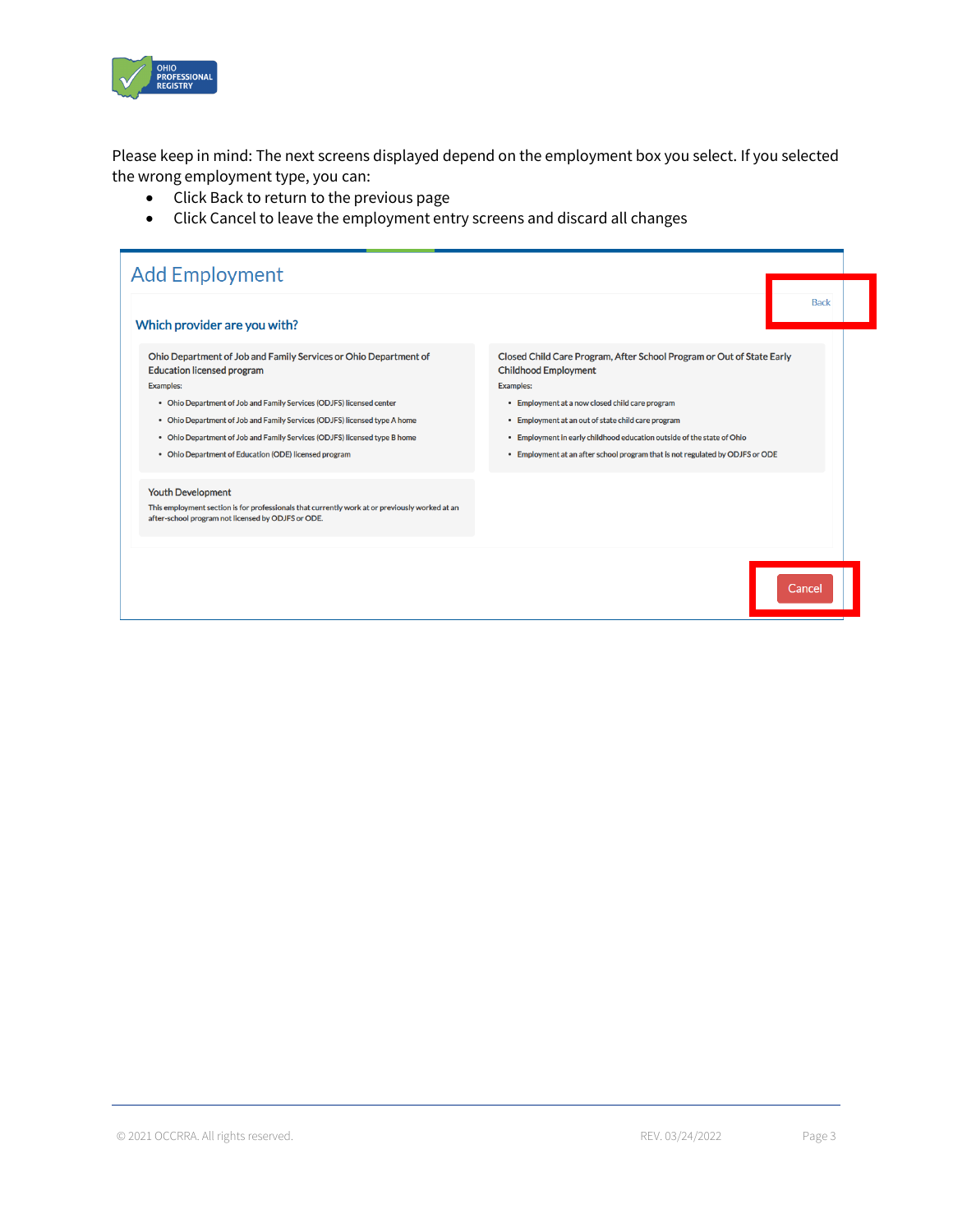

#### **How to Link Employment to an Organization Dashboard**

1. Some employment types are required for an Organization Dashboard. Here is an *example* how to enter employment so it will link to an Organization Dashboard.

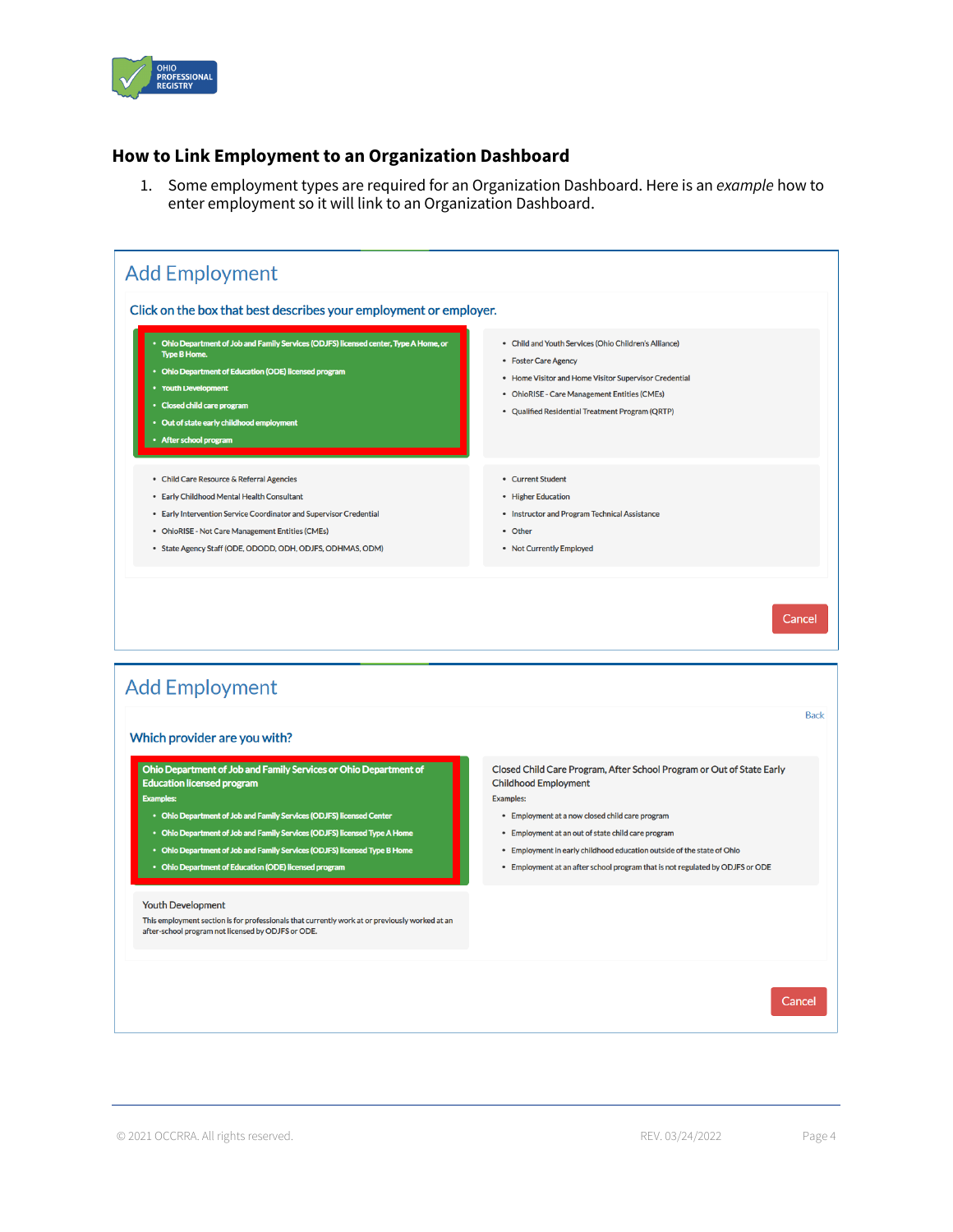

2. You will be prompted to search for your program. Type the program name or program license number in the box that says, "Enter Program Name or Number."

|                                   |                          |                        |      |                       | Ohio Department of Job and Family Services or Ohio Department of Education licensed program |                                                                                                                          | <b>Back</b> |
|-----------------------------------|--------------------------|------------------------|------|-----------------------|---------------------------------------------------------------------------------------------|--------------------------------------------------------------------------------------------------------------------------|-------------|
|                                   |                          |                        |      |                       |                                                                                             | Select the organization with the correct program type below. You may only select one program type per employment record. |             |
| Enter Program Name or Number<br>Q |                          |                        |      |                       |                                                                                             |                                                                                                                          |             |
| Program Name                      | <b>IL</b> Program Number |                        |      | $  \uparrow  $ County |                                                                                             | IT Program Type                                                                                                          | 11          |
|                                   |                          |                        |      |                       |                                                                                             |                                                                                                                          |             |
|                                   |                          |                        |      |                       |                                                                                             |                                                                                                                          |             |
|                                   |                          |                        |      |                       |                                                                                             |                                                                                                                          |             |
|                                   |                          |                        |      | No rows found         |                                                                                             |                                                                                                                          |             |
|                                   |                          |                        |      |                       |                                                                                             |                                                                                                                          |             |
|                                   |                          |                        |      |                       |                                                                                             |                                                                                                                          |             |
| Previous                          |                          | Page<br>$\overline{1}$ | of 1 |                       | 10 rows $\vee$                                                                              | Next                                                                                                                     |             |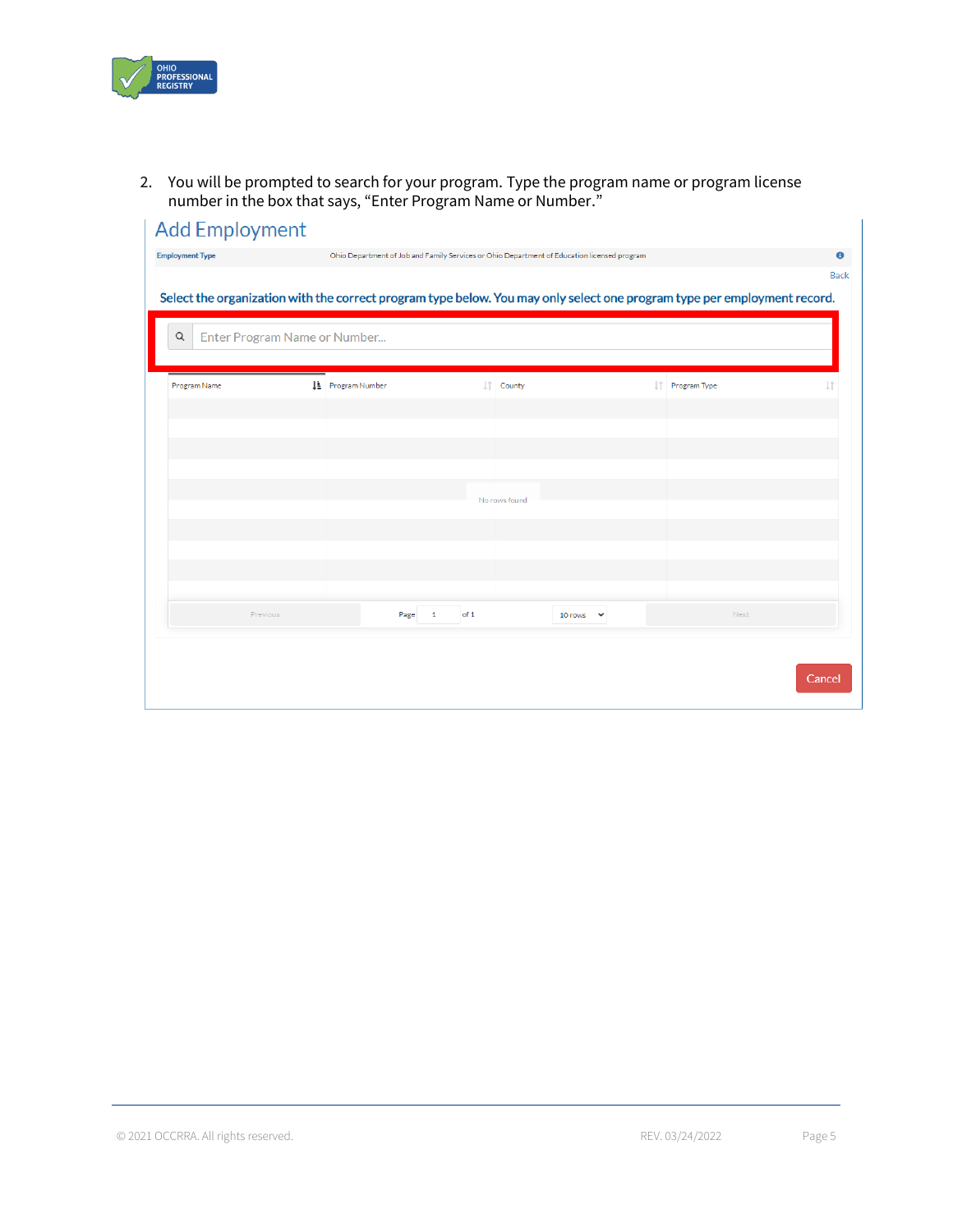

3. The system will display programs corresponding to the name or number entered in the search box. Click on the correct Program Name/Program Type.

| <b>Employment Type</b>                                                                    | Ohio Department of Job and Family Services or Ohio Department of Education licensed program |          |                                                                                                                          |
|-------------------------------------------------------------------------------------------|---------------------------------------------------------------------------------------------|----------|--------------------------------------------------------------------------------------------------------------------------|
|                                                                                           |                                                                                             |          | <b>Back</b>                                                                                                              |
|                                                                                           |                                                                                             |          | Select the organization with the correct program type below. You may only select one program type per employment record. |
|                                                                                           |                                                                                             |          |                                                                                                                          |
| Q<br>9999999                                                                              |                                                                                             |          |                                                                                                                          |
|                                                                                           |                                                                                             |          |                                                                                                                          |
|                                                                                           |                                                                                             |          |                                                                                                                          |
| Ħ<br>Program Name                                                                         | Program Number                                                                              | County   | Program Type                                                                                                             |
| Test for Occrra - Type-b                                                                  |                                                                                             |          |                                                                                                                          |
|                                                                                           |                                                                                             |          |                                                                                                                          |
| 2760 Airport Drive, Suite 160 Columbus, Oh<br>43219                                       | 299999904                                                                                   | Franklin | Type-b Home                                                                                                              |
|                                                                                           |                                                                                             |          |                                                                                                                          |
|                                                                                           | 7999999902                                                                                  | Franklin | Type-a Home                                                                                                              |
| Test for Occrra - Type-a<br>2760 Airport Drive, Suite 160 Columbus, Oh<br>43219           |                                                                                             |          |                                                                                                                          |
|                                                                                           |                                                                                             |          | Odecenter                                                                                                                |
| <b>Test for Occrra - Odecenter</b><br>2760 Airport Drive, Suite 160 Columbus, Oh<br>43219 | 7999999901                                                                                  | Franklin |                                                                                                                          |
| <b>Test for Occrra - Jfscenter</b>                                                        |                                                                                             |          |                                                                                                                          |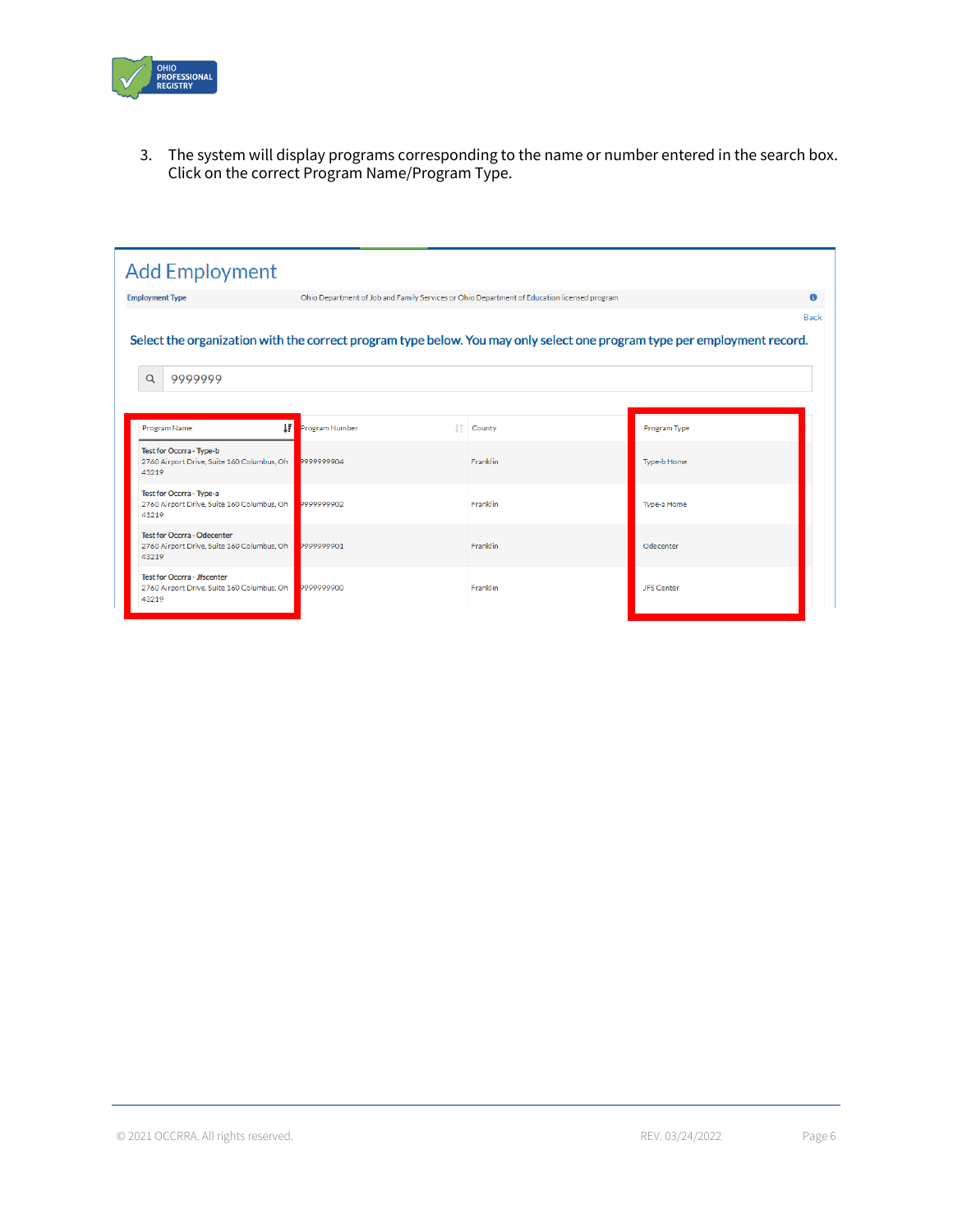

4. Select the role you hold or did hold at that program.



- 5. Examples of some of these roles include:
	- a. Extracurricular Used in Ratio- Tap and Tumble, Soccer Shots, Tumble Bus, other outside vendors who come to the program to provide "educational" services to children and are used in ratio.
	- b. Extracurricular Not Used in Ratio- Tap and Tumble, Soccer Shots, Tumble Bus, other outside vendors who come to the program to provide "educational" services to children and are not used in ratio.
	- c. Program Management Used in Ratio- District managers, Regional Vice Presidents, CACFP administrators, Family Social Workers and other program managerial/leadership type staff who may have an office onsite or come to visit and are used in ratio.
	- d. Program Management Not Used in Ratio- District managers, Regional Vice Presidents, CACFP administrators, Family Social Workers and other program managerial/leadership type staff who may have an office onsite or come to visit and are not used in ratio.
	- e. Individual Service Provider Used in Ratio- Occupational therapist, speech therapist, individual student health aide and other service providers who pull a child out of the group space to work alone with the child and are therefore counted in ratio.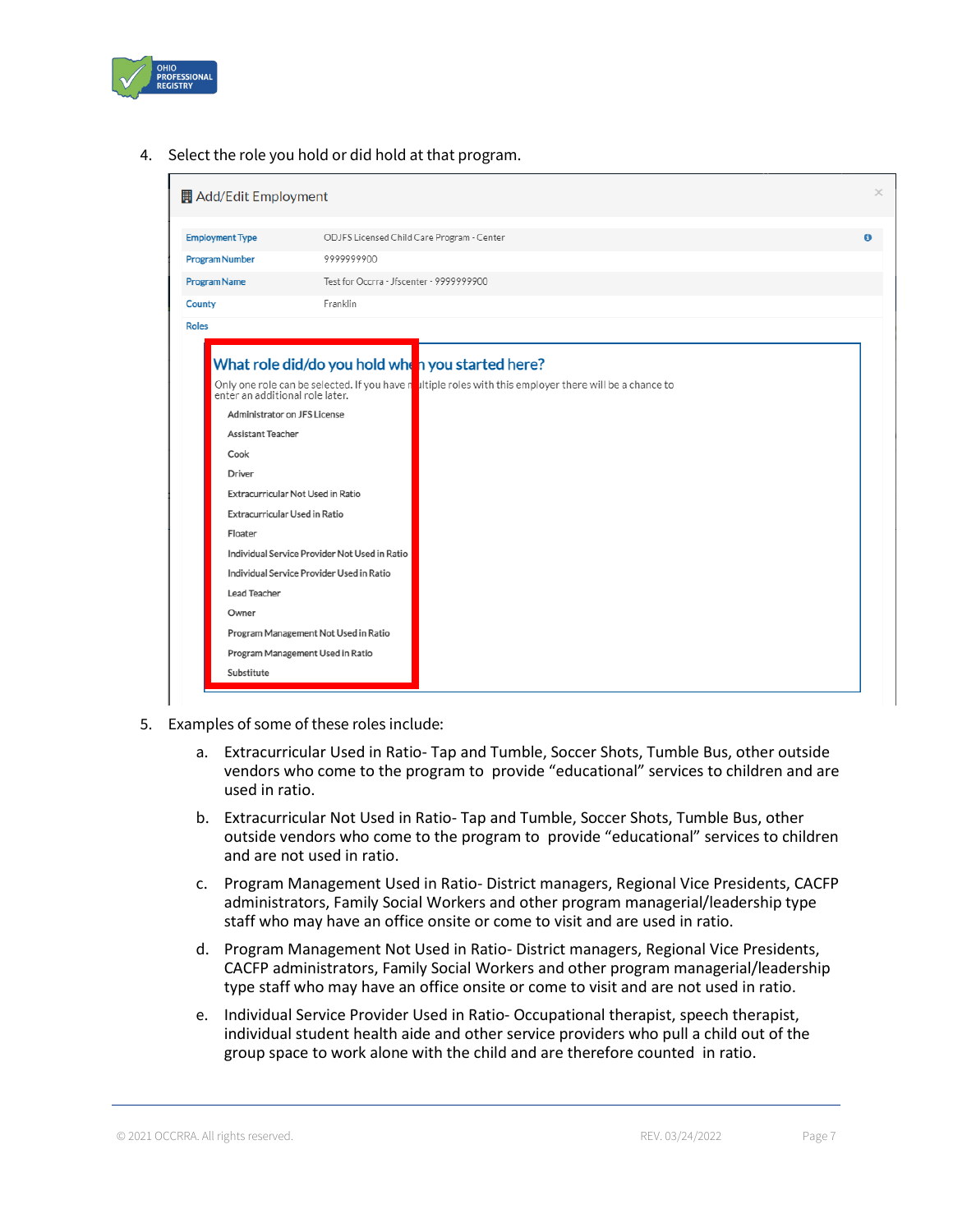

f. Individual Service Provider Not Used in Ratio- Occupational therapist, speech therapist, individual student health aide and other service providers who pull a child out of the group space to work alone with the child and are therefore not counted in ratio.

\*Please consult with your licensing specialist for specifics on which role best fits someone that you are unsure about.

6. Select a start date for the program selected.

|                                                                 | Add/Edit Employment    |                                             | $\times$    |
|-----------------------------------------------------------------|------------------------|---------------------------------------------|-------------|
|                                                                 | <b>Employment Type</b> | ODJFS Licensed Child Care Program - Center  | $\mathbf 0$ |
|                                                                 | <b>Program Number</b>  | 9999999900                                  |             |
| Test for Occrra - Jfscenter - 9999999900<br><b>Program Name</b> |                        |                                             |             |
| County                                                          |                        | Franklin                                    |             |
| <b>Roles</b>                                                    |                        |                                             |             |
|                                                                 | Role                   | Lead Teacher                                |             |
|                                                                 |                        | <b>Back</b>                                 |             |
|                                                                 | MM/DD/YYYY             | When did you start working at this program? |             |
|                                                                 | <b>Next</b>            |                                             |             |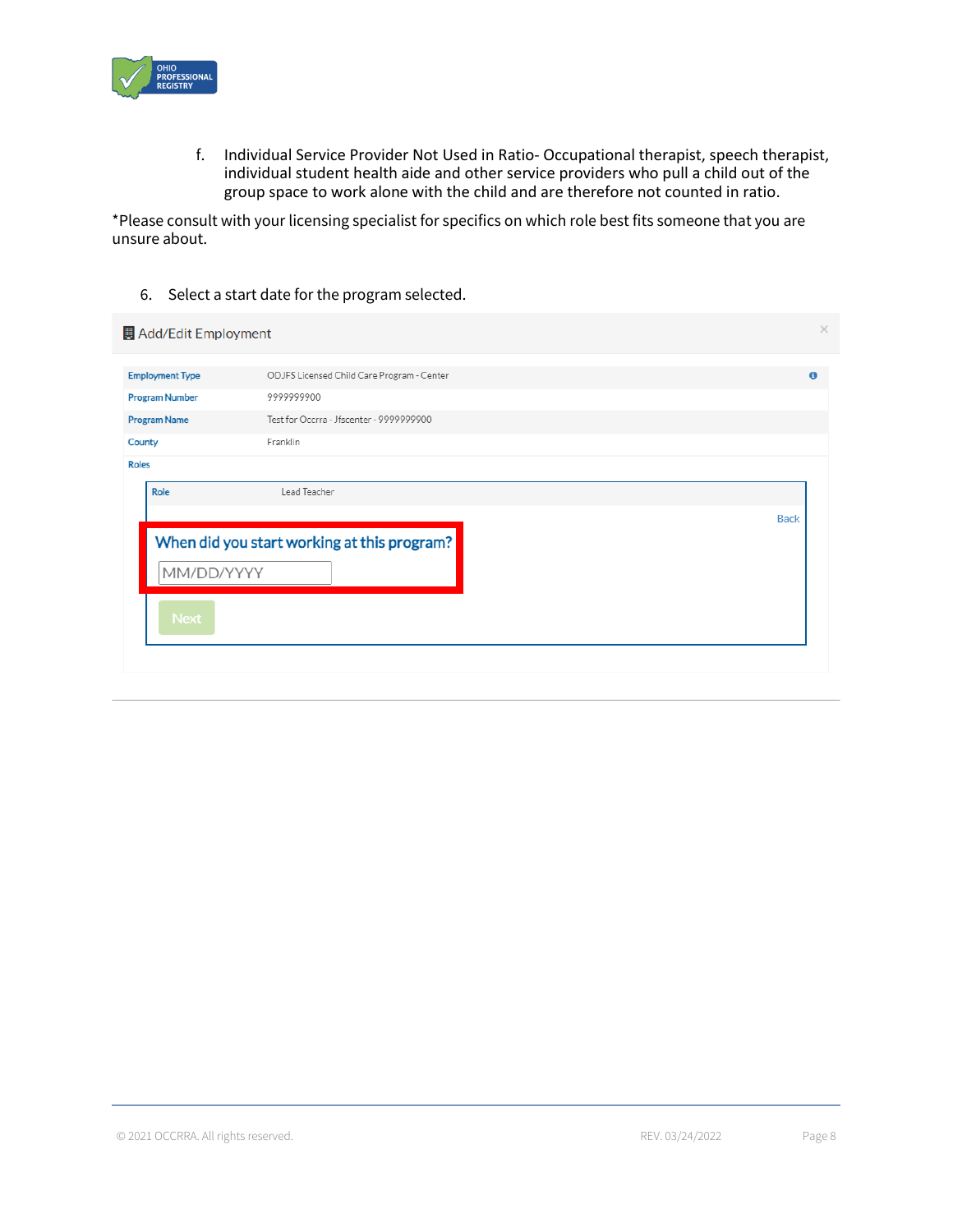

7. Do you still work at this program? If you select yes, you will proceed in the creation process. If you select no, you will be prompted to enter an end date for that role at that program. Click Next to proceed.

| <b>Employment Type</b> | ODJFS Licensed Child Care Program - Center   |             |
|------------------------|----------------------------------------------|-------------|
| <b>Program Number</b>  | 9999999900                                   |             |
| <b>Program Name</b>    | Test for Occrra - Jfscenter - 9999999900     |             |
| County                 | Franklin                                     |             |
| <b>Roles</b>           |                                              |             |
| Role                   | Lead Teacher                                 |             |
| <b>Start Date</b>      | 01/13/2022                                   |             |
|                        |                                              | <b>Back</b> |
|                        | Do you still work at a role at this program? |             |
|                        |                                              |             |
| ○ Yes                  | $\circ$ No                                   |             |

8. Enter how many hours a week you worked or do work at this program in this role. Click Next to continue.

**Please note: the information entered the next three questions is never identified to a person, and only you can see what is entered. The OPR never releases data on an individual, only aggregate data on the workforce is ever reported out.**

| <b>Roles</b>      |                                                                                                                                                                                                 |             |
|-------------------|-------------------------------------------------------------------------------------------------------------------------------------------------------------------------------------------------|-------------|
| Role              | Lead Teacher                                                                                                                                                                                    |             |
| <b>Start Date</b> | 01/13/2022                                                                                                                                                                                      |             |
| <b>End Date</b>   | Currently Employed                                                                                                                                                                              | Edit        |
|                   |                                                                                                                                                                                                 | <b>Back</b> |
|                   | How many hours a week did/do you work at this program?                                                                                                                                          |             |
|                   | Please enter how many hours a week you work at this employment. This information is only used for<br>reporting purposes. A professional's individual data will never be identified or reported. |             |
|                   |                                                                                                                                                                                                 |             |
| <b>Next</b>       | I prefer not to answer                                                                                                                                                                          |             |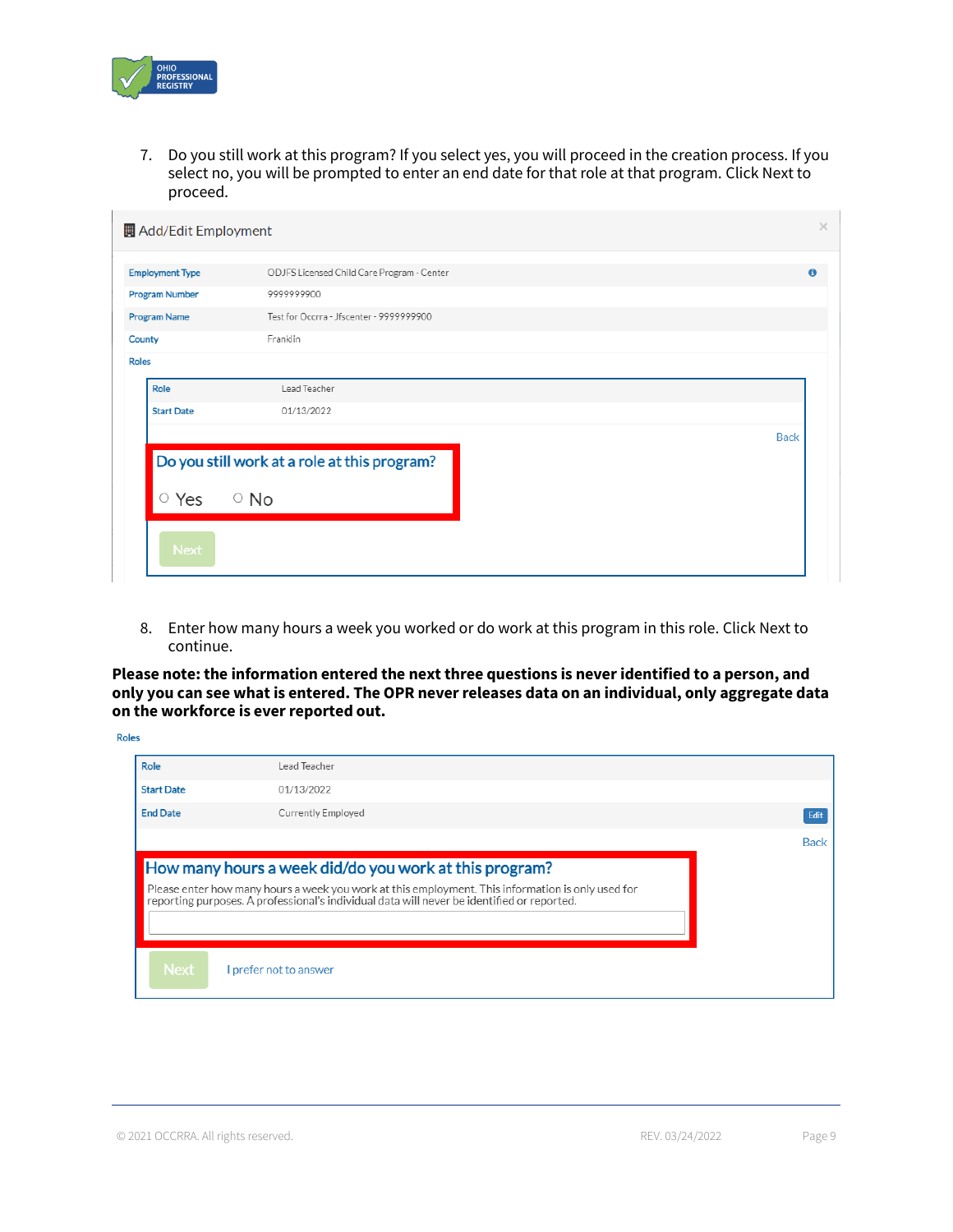

| Role                    | Lead Teacher                                                                                                                                                                                       |               |
|-------------------------|----------------------------------------------------------------------------------------------------------------------------------------------------------------------------------------------------|---------------|
| <b>Start Date</b>       | 01/13/2022                                                                                                                                                                                         |               |
| <b>End Date</b>         | <b>Currently Employed</b>                                                                                                                                                                          | $_{\rm Edit}$ |
| <b>Hours per Week</b>   | 40                                                                                                                                                                                                 | Edit          |
|                         |                                                                                                                                                                                                    | <b>Back</b>   |
|                         | How many months a year did/do you work at this program?                                                                                                                                            |               |
|                         | Please enter how many months per year you work at this employment. This information is only used for reporting purposes. A<br>professional's individual data will never be identified or reported. |               |
| $\mathbf{1}$            |                                                                                                                                                                                                    |               |
| $\overline{\mathbf{2}}$ |                                                                                                                                                                                                    |               |
| 3                       |                                                                                                                                                                                                    |               |
| 4                       |                                                                                                                                                                                                    |               |
| 5                       |                                                                                                                                                                                                    |               |
| 6                       |                                                                                                                                                                                                    |               |
| 7                       |                                                                                                                                                                                                    |               |
| 8                       |                                                                                                                                                                                                    |               |
| 9                       |                                                                                                                                                                                                    |               |
| 10                      |                                                                                                                                                                                                    |               |
| 11                      |                                                                                                                                                                                                    |               |
| 12                      |                                                                                                                                                                                                    |               |
| I prefer not to answer  |                                                                                                                                                                                                    |               |

# 9. Enter how many months a year your worked or do work at this program in this role.

# 10. Enter your hourly wage at this program in this role. Click Next to continue.

| Role                                                                  | <b>Lead Teacher</b>                                                                                                               |             |
|-----------------------------------------------------------------------|-----------------------------------------------------------------------------------------------------------------------------------|-------------|
| <b>Start Date</b>                                                     | 01/13/2022                                                                                                                        |             |
| <b>End Date</b>                                                       | <b>Currently Employed</b>                                                                                                         | Edit        |
| <b>Hours per Week</b>                                                 | 40                                                                                                                                | Edit        |
| <b>Months per Year</b>                                                | 12                                                                                                                                | Edit        |
| What is/was your hourly wage in this role?                            |                                                                                                                                   | <b>Back</b> |
| individual wage data will never be identified or reported.<br>\$00,00 | Please enter your hourly wage for work at this employment. This information is only used for reporting purposes. A professional's |             |
| <b>Next</b><br>I prefer not to answer                                 |                                                                                                                                   |             |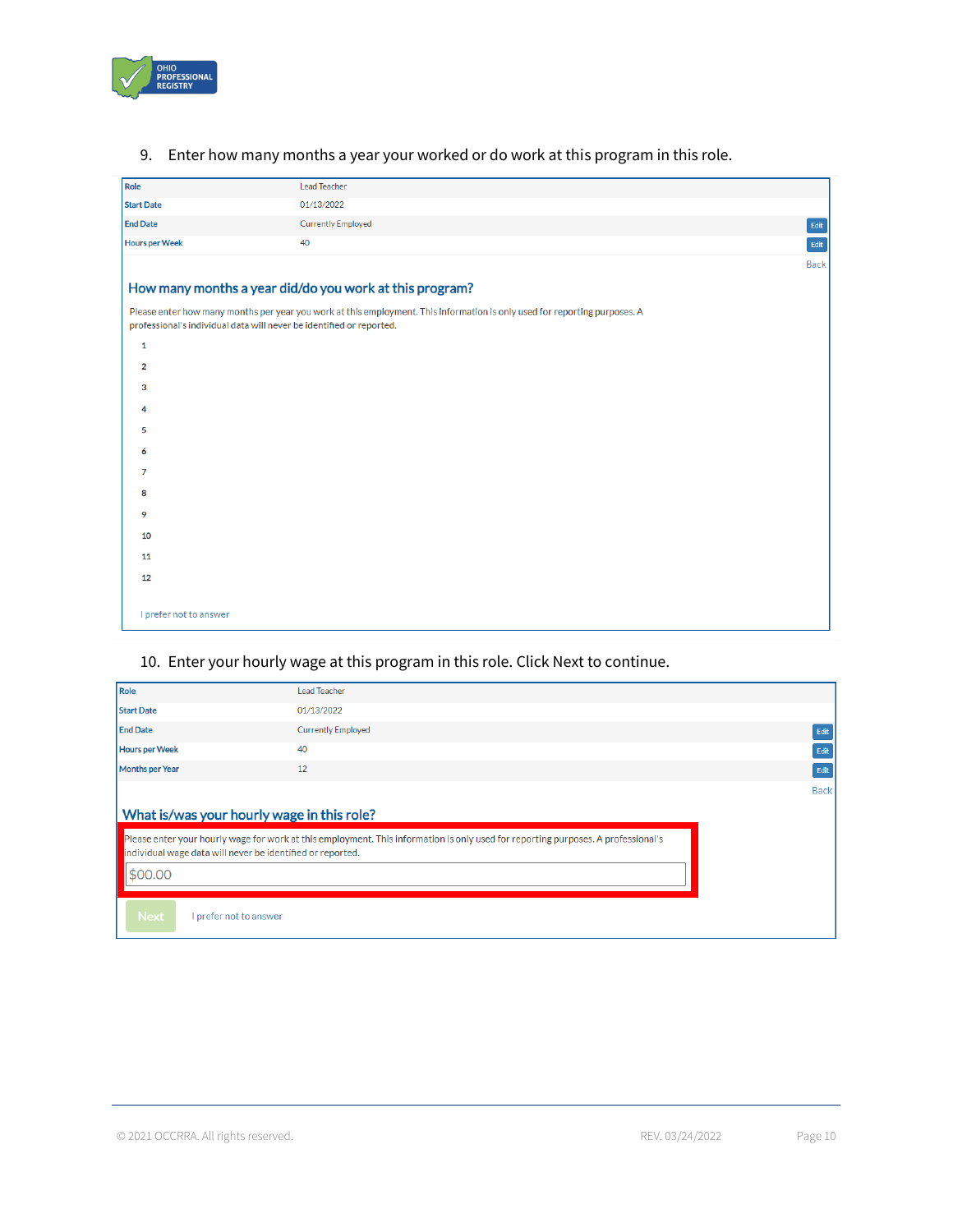

11. Select the age group you work with primarily in the role at this program. The age groups displayed depend on the role you have selected, and more than one group can be check marked. The age group prepopulates for an Administrator role.

| Role                                                    | Lead Teacher              |                          |                         |             |  |  |  |  |  |  |
|---------------------------------------------------------|---------------------------|--------------------------|-------------------------|-------------|--|--|--|--|--|--|
|                                                         |                           |                          |                         |             |  |  |  |  |  |  |
| <b>Start Date</b>                                       | 01/13/2022                |                          |                         |             |  |  |  |  |  |  |
| <b>End Date</b>                                         | <b>Currently Employed</b> |                          |                         | Edit        |  |  |  |  |  |  |
| <b>Hours per Week</b>                                   | 40                        |                          |                         | Edit        |  |  |  |  |  |  |
| <b>Months per Year</b>                                  | 12                        |                          |                         | Edit        |  |  |  |  |  |  |
| <b>Pay Rate</b>                                         | \$10.00                   |                          |                         | Edit        |  |  |  |  |  |  |
|                                                         |                           |                          |                         | <b>Back</b> |  |  |  |  |  |  |
| What age group do you primarily work with in this role? |                           |                          |                         |             |  |  |  |  |  |  |
| Please select at least one from the group.              |                           |                          |                         |             |  |  |  |  |  |  |
| Infant (0-17 Months)                                    | Toddler (18-35 Months)    | Preschool (36-60 Months) | School Age (60+ Months) |             |  |  |  |  |  |  |
|                                                         |                           |                          |                         | <b>Next</b> |  |  |  |  |  |  |

### 12. You will be asked if you have any additional roles at this employer.

| Add/Edit Employment    |                                            |      |
|------------------------|--------------------------------------------|------|
|                        |                                            |      |
| <b>Employment Type</b> | ODJFS Licensed Child Care Program - Center |      |
| <b>Program Number</b>  | 9999999900                                 |      |
| <b>Program Name</b>    | Test for Occrra - Jfscenter - 9999999900   |      |
| County                 | Franklin                                   |      |
| <b>Roles</b>           |                                            |      |
| Role                   | Lead Teacher                               |      |
| <b>Start Date</b>      | 01/13/2022                                 |      |
| <b>End Date</b>        | Currently Employed                         | Edit |
| <b>Hours per Week</b>  | 40                                         | Edit |
| Months per Year        | 12                                         | Edit |
| Pay Rate               | \$10.00                                    | Edit |
| Age Group(s)           | Infant (0-17 Months)                       | Edit |

#### Do you have any additional roles at this employer?

Yes, add another role

No, complete employment